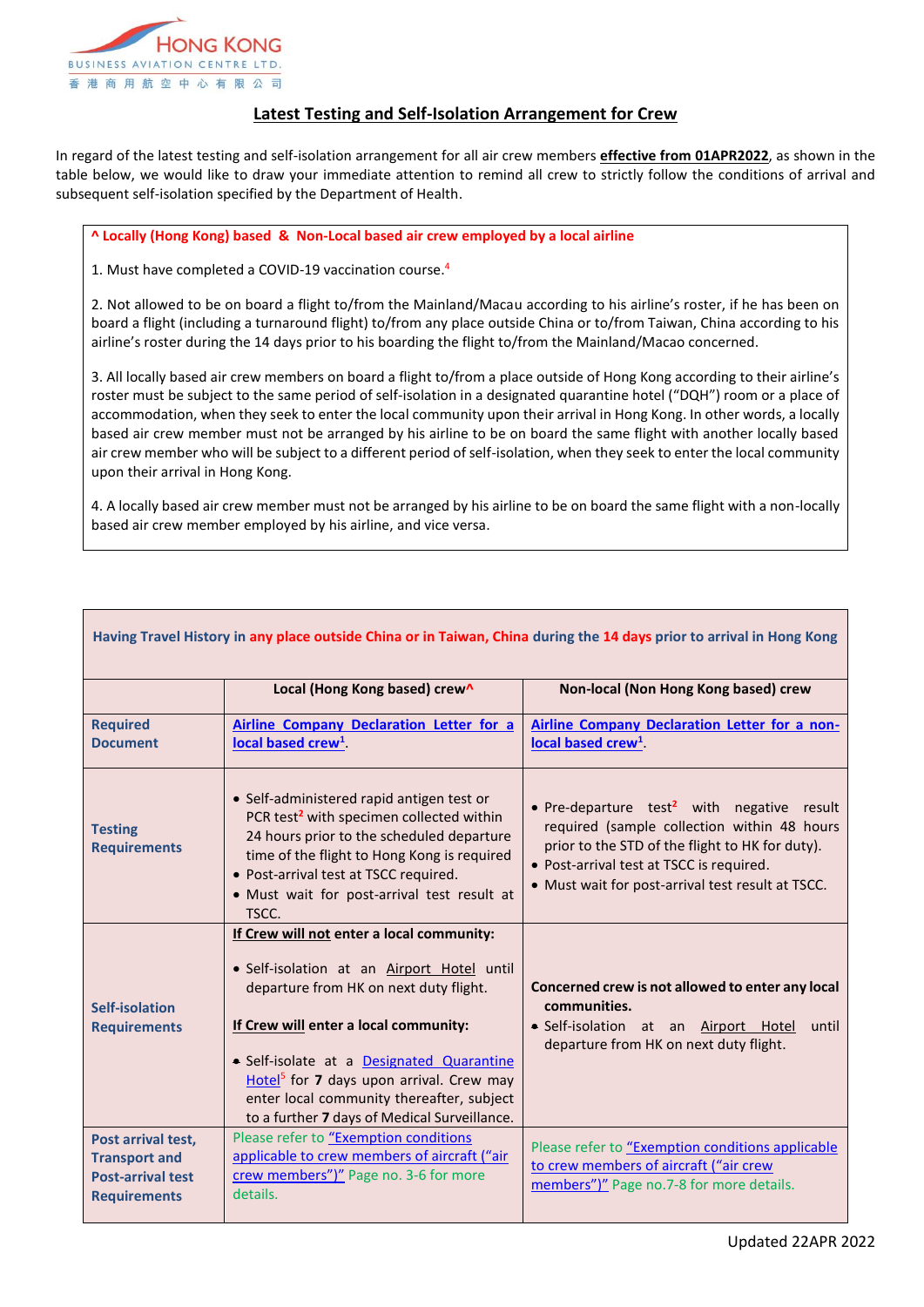

| ONLY having travel history in Mainland China/ Macau during the 14 days prior to arrival in Hong Kong |                                                       |                                                                 |  |
|------------------------------------------------------------------------------------------------------|-------------------------------------------------------|-----------------------------------------------------------------|--|
|                                                                                                      | Local (Hong Kong based) crew^                         | Non-local (Non Hong Kong based) crew                            |  |
| <b>Required</b>                                                                                      | <b>Airline Company Declaration Letter for a local</b> | Airline Company Declaration Letter for a non-                   |  |
| <b>Document</b>                                                                                      | based crew <sup>1</sup>                               | local based crew <sup>1</sup> .                                 |  |
|                                                                                                      |                                                       | • Pre-departure test <sup>2</sup> with negative result required |  |
| <b>Testing</b>                                                                                       | • Pre-departure test not required.                    | (sample collection within 48 hours prior to the                 |  |
| <b>Requirements</b>                                                                                  | • Arrival test at TSCC required.                      | STD of the flight to HK for duty).                              |  |
|                                                                                                      | • Must wait for arrival test result at TSCC           | • Arrival test at TSCC is required.                             |  |
|                                                                                                      |                                                       | • Must wait for arrival test result at TSCC                     |  |
|                                                                                                      | If Crew will not enter a local community:             |                                                                 |  |
| Self-isolation<br><b>Requirements</b>                                                                |                                                       | Concerned crew is not allowed to enter any local                |  |
|                                                                                                      | • Self-isolation not required.                        | communities.                                                    |  |
|                                                                                                      | • Stay at an <b>Airport Hotel</b>                     | • Self-isolation at an Airport Hotel until departure            |  |
|                                                                                                      |                                                       | from HK on next duty flight.                                    |  |
|                                                                                                      | If Crew will enter a local community:                 |                                                                 |  |
|                                                                                                      | • Self-isolation not required.                        |                                                                 |  |
| <b>Post arrival</b>                                                                                  |                                                       |                                                                 |  |
| test, Transport                                                                                      | Please refer to "Exemption conditions                 | Please refer to "Exemption conditions applicable                |  |
| and Post-arrival                                                                                     | applicable to crew members of aircraft ("air          | crew members of aircraft ("air<br>crew<br>to                    |  |
| test                                                                                                 | crew members")"Page no. 4-6 for more                  | members")"Page no. 7-8 for more details.                        |  |
| <b>Requirements</b>                                                                                  | details.                                              |                                                                 |  |
|                                                                                                      |                                                       |                                                                 |  |

## **Remarks**

Crew in transit at VHHH (remain on board) is exempted from the above requirements.

- The Department of Health may cancel an exemption granted to crew member if the exemption conditions are breached.
- Non-compliance will result in the mandatory quarantine of the crew member.
- Please remind your crew members to keep physical copies of any Letters of Certification and test reports (if applicable) with them to present to Department of Health staff on arrival.

**1.**Upon arrival at HKIA, each and every air crew member must present to DH's staff a company declaration letter issued by his airline, which must follow DH's prescribed format

**2.** The negative result of SAR-COV-2 nucleic acid test must be done at an ISO15189-accredited laboratory or a laboratory recognized by the Government. The Operator should declare that on a letter of certification. The crew is required to present the test report and the letter of certification issued by the operator to staff of DH when he/she enters HK.

The COVID-19 test must be a polymerase chain reaction (PCR)-based nucleic acid test. Results of tests conducted using other testing platforms (e.g. reverse transcription loop-mediated isothermal amplification, RT-LAMP) will not be accepted for the relevant specified boarding requirement.

**3**. During the specified period, point-to-point transportation must be arranged by Operator / HKBAC between HKIA and Airport Hotel / Designated Quarantine Hotel / accommodation (masks must be worn during the entire journey). Use of public transport including MTR, airport shuttle train and taxis **is prohibited**. Crew must proceed via Arrival Hall B to the Limousine Lounge to board their point-to-point transport. The arranged vehicle must have AAHK Landside Prohibited / Restricted Zone Permit and Travel Industry Vehicle (TIV) Permit, to access the Limousine Lounge.

**4.** The crew member concerned have completed a COVID-19 vaccination course 14 days before their duty flight and the COVID-19 vaccine used is included on the list of vaccine as published on the Government's [COVID-19 thematic website.](https://www.coronavirus.gov.hk/pdf/list_of_recognised_covid19_vaccines.pdf) Crew member should present a valid vaccination record to Department of Health upon their arrival.

**5.** Air crew members are not allowed to operate during the self-isolation period at the Designated Quarantine Period. They are allowed to operate flight duty, attend medical appointments, and undergo flight training during the remaining medical surveillance period after leaving the designated quarantine hotel.